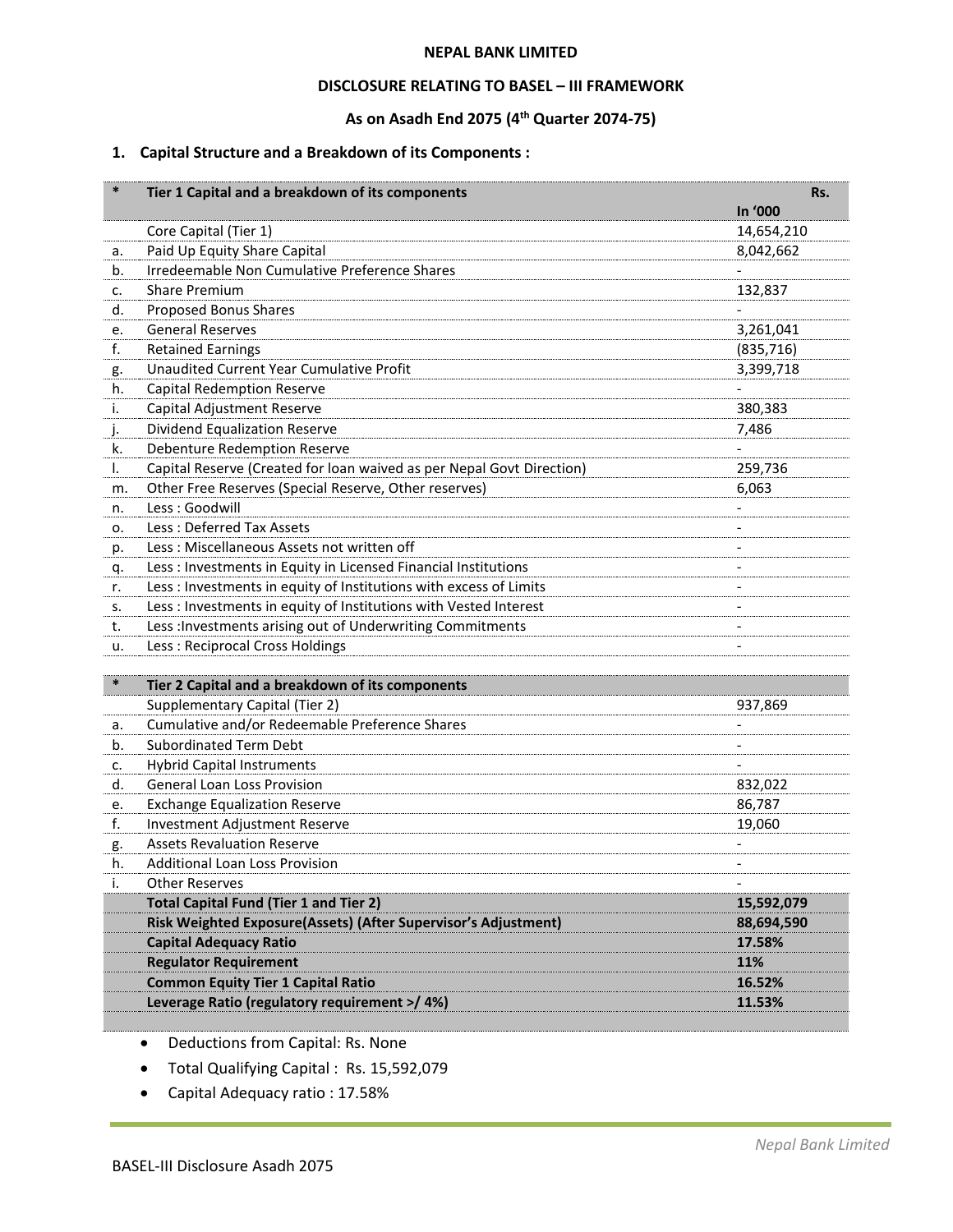**Summary of the bank's internal approach to assess the adequacy of its capital to support current and future activities, if applicable :** 

NBL in its efforts to improve the capital adequacy ratio as prescribed by the regulator had implemented a revised capital plan. Besides, the bank had formulated ICAAP Policy aimed at improving the Capital Adequacy position in compliance with BASEL-III Framework from FY 2073-74. The task of systematic preparation and presentation of BASEL-III report has been entrusted with the Risk Management Department of the bank. Currently the bank's ratio stands at 17.58%.

# **2. Risk Exposures**

 **Risk weighted exposures for Credit Risk, Market Risk and Operational Risk The risk weighted exposures as of 16 th July 2018 is given below:**

| S.No. Particulars          | Amount Rs. (000) |
|----------------------------|------------------|
| <b>Credit Risk</b>         | 74,143,770       |
| <b>Operational Risk</b>    | 8,374,608        |
| Market Risk                | 1,590,358        |
| Adjustment under Pillar II | 4,585,850        |
| Total                      | 88,694,586       |

Risk weighted exposures under each of 11 categories of Credit Risk

| S.No. | <b>Particulars</b>                             | Amount Rs. (000) |
|-------|------------------------------------------------|------------------|
| 1.    | Claims on other official entities              |                  |
| 2.    | Claims on banks                                | 2,539,629        |
| з     | Claims on domestic corporate & Securities firm | 23,141,195       |
| 4.    | Claims on regulatory retail portfolio          | 23,199,460       |
| 5.    | Claims not satisfying granularity Criteria     |                  |
| 6.    | Claims Secured by Residential properties       | 3,505,391        |
| 6.    | Claims secured by commercial real estate       | 713,100          |
| 7.    | Past Due Claims                                | 5,056,160        |
| 8.    | <b>High Risk Claims</b>                        | 3,351,870        |
| 9.    | Investment in Equity of Institutions           | 232,338          |
| 10.   | Other Assets                                   | 7,338,617        |
| 11    | Off Balance Sheet Items                        | 5,066,010        |
|       | Total                                          | 74,143,770       |

## Amount of NPAs (Both Gross and Net) Rs. In '000

| S.No. | <b>Particulars</b>              | <b>Gross</b><br>NPA (Rs.) | Loan-Loss<br><b>Provision (Rs.)</b> | Net NPA (Rs.) |
|-------|---------------------------------|---------------------------|-------------------------------------|---------------|
| a     | Restructured/Reschedule<br>Loan | 79.000                    | 9.875                               | 69.125        |
|       | Substandard                     | 564.141                   | 141.035                             | 423,106       |
|       | Doubtful                        | 373,188                   | 171.629                             | 201.559       |
|       | l nss                           |                           | 1,292,514 1,292,514                 |               |
|       | Total                           | 2,308,843 1,615,053       |                                     | 693,790       |

### **NPA Ratios :**

- ▶ Gross NPA to Gross Advances : 2.90%
- ▶ Net NPA to Net Advances : 0.90%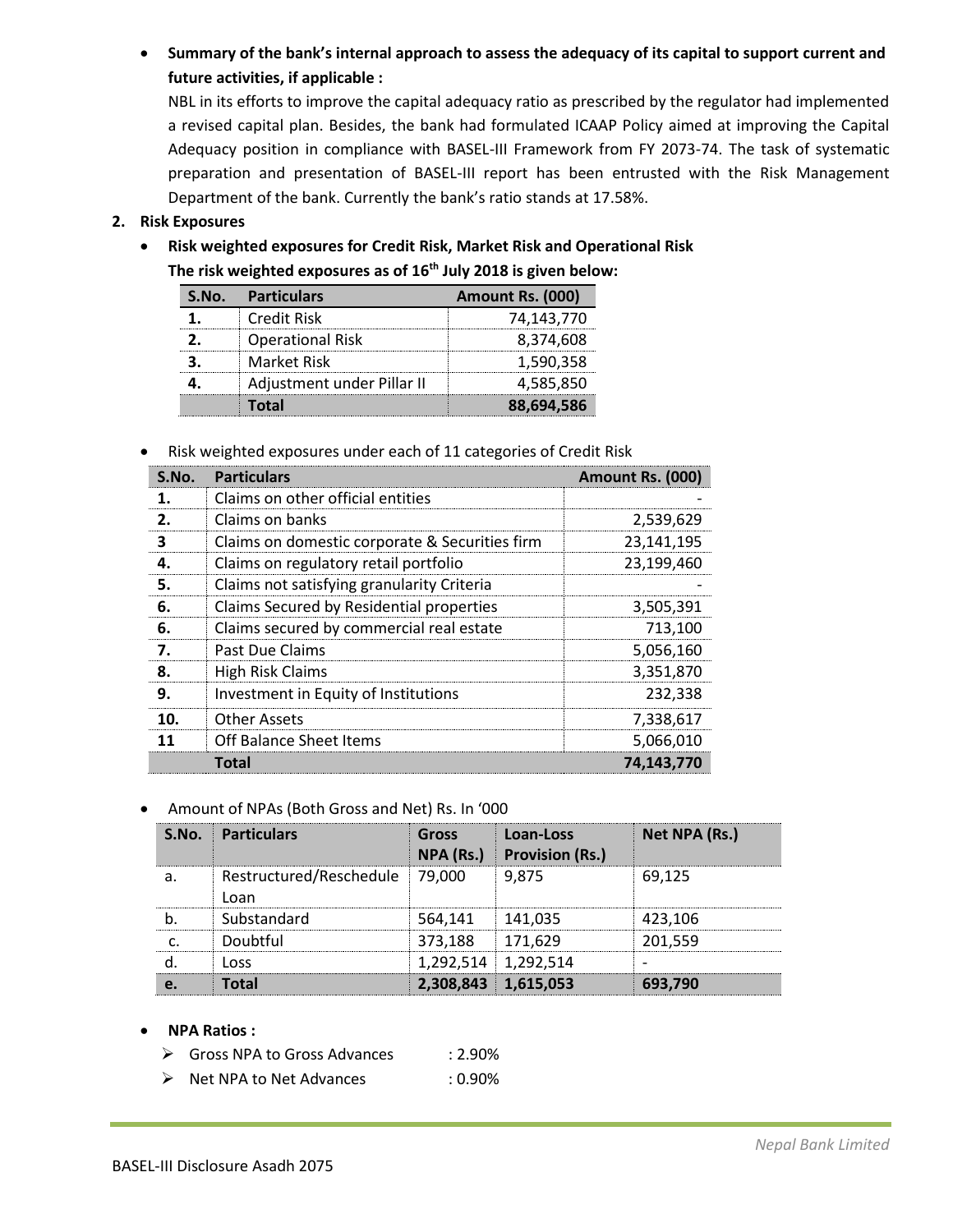**Movement of Non Performing Assets Rs. In 000**

| <b>Particulars</b>        |           | This Quarter   Previous Quarter | Changes % |
|---------------------------|-----------|---------------------------------|-----------|
| Non Performing Assets     | 2,308,843 | 2,320,459                       |           |
| Non Performing Assets (%) | 2.90%     | 2.91%                           | በ 5%      |

# **Write off of Loans and Interest Suspense**

Following Loans and Interest Suspense have been written off during the year 2017-18

- None
- Movements in Loan Loss provision and Interest Suspense: Rs. In '000

| <b>Particulars</b>                      | <b>Loan Loss Provision</b> | <b>Interest Suspense</b> |
|-----------------------------------------|----------------------------|--------------------------|
| Opening balance                         | 2,524,036                  | 4,786,764                |
| Write Back/off in the years             |                            |                          |
| Addition in the year                    | (76, 961)                  | 72.817                   |
| Balance as at 16 <sup>h</sup> July 2018 | 2,447,075                  | 4,859,581                |

- Details of Subordinated Term Debt:
	- Not applicable
- Details of Additional Loan Loss Provision:
	- None
- **•** Segregation of Investment Portfolio

| S.No. Investment Category | Amount Rs. (000) |
|---------------------------|------------------|
| <b>Held for Trading</b>   |                  |
| <b>Held to Maturity</b>   | 15,690,451       |
| Available for Sale        | 236,054          |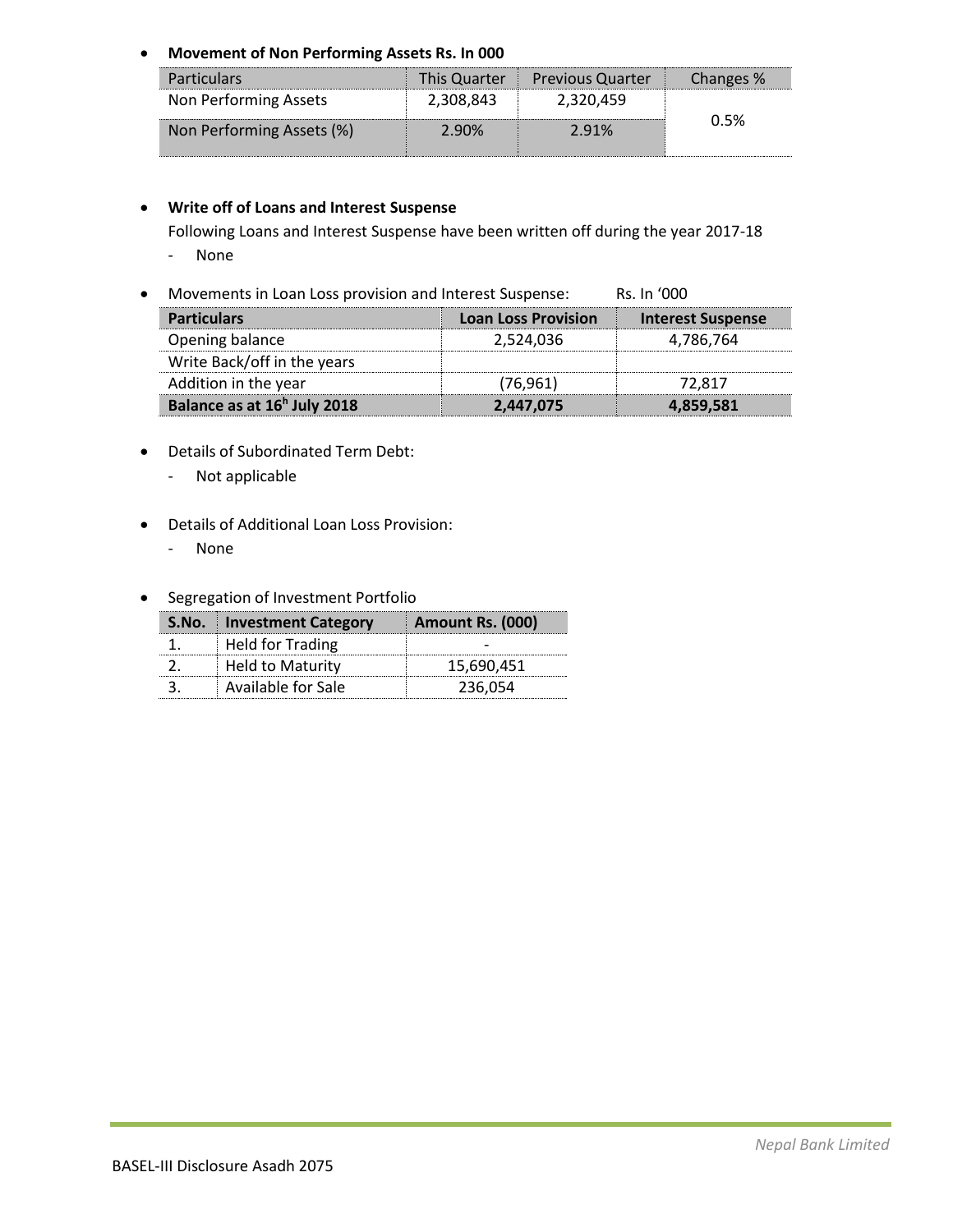## **3. Risk Management Function**

NBL is exposed to various types of risks including credit, market, liquidity, operational, legal, compliance and reputation risks. The objective of the risk management framework at the Bank is to ensure that various risks are understood, measured and monitored and that the policies and procedures established to address these risks are strictly adhered to.

The Board of Directors has oversight on all the risks assumed by the bank. The board level sub-committee (Risk Management Committee) has been established to facilitate focused oversight of various risks. The committee reviews the risk management policies, the bank's compliance with risk management guidelines issued by NRB and the status of implementation of BASEL - III requirement by the bank.

The Bank has set up a strong control and monitoring environment for comprehensive risk management at all levels of operation by establishing an independent Risk Management Department which caters to the current banking requirement of properly identifying and monitoring the risks apparent and inherent in the business.

# **Measurement of Risks for Capital Adequacy Purpose:**

Under Pillar 1 of the specific NRB guidelines, the bank currently follows Simplified Standardized Approach for Credit Risk, Basic Indicator Approach for Operational Risk and Net Open Position approach for Market risk.

# **A. Credit Risk**

# **Strategies and Process:**

All credit related aspects are governed by Operation Manual-2 (Credit) and Credit Policy of NBL. These documents outline the type of products that can be offered, customer categories, credit approval process and limits. These documents are approved by the Board of directors.

The Bank's main emphasis is on SME credit. Different limits of lending power have been assigned at branch level, department head level and the credit committee level. Every aspect relating to credit such as procedure, documentation etc. are clearly defined in the Operation Manual -2 and the Credit Policy of the bank.

## **Pre Sanction:**

The branch managers have the authority to approve the credit within their permissible limits after due scrutiny of background of the promoter, nature of business, turnover in the account, other financial indicators, income , collateral and security. Loans above the authority of branch are recommended to head office for further decision.

## **Credit Risk Assessment Process:**

Risk Management Department carries out a comprehensive credit risk assessment process that encompasses analysis of relevant quantitative and qualitative information to ascertain credit rating of the borrower. The credit rating process involves assessment of risk emanating from various sources such as market risk, management risk, environmental risk, financial risk and security risk taking into consideration as much as 30 sub-parameters under each of these categories. Credit thresholds have been set for forwarding the credit files for risk rating before they are submitted for approval in the credit committee by the concerned credit units.

# **Post Sanction Monitoring/ Follow up:**

Concerned branch are required to obtain regular information of the business. In case of revolving loans, the drawing power is checked commensurate with the existing level of stocks and working capital checked and verified at regular interval. The credit units at the Head Office are also required to prepare quarterly credit report to submit at higher level as a part of formal monitoring process.